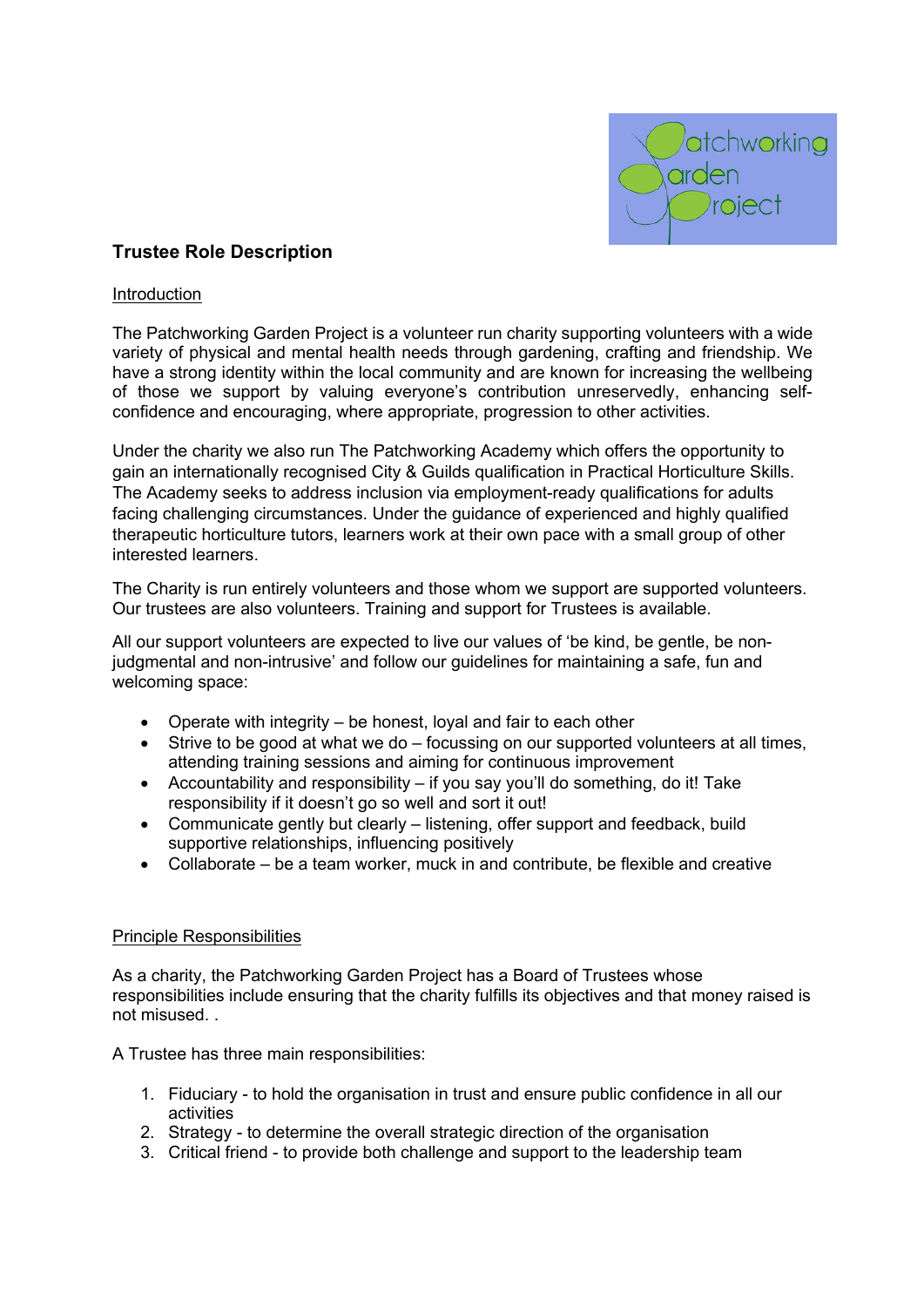The duties of a PGP Trustee are:

- To ensure the charity pursues its charitable objects as defined in its governing document and specifically supports the communities and individuals it was set up for
- To ensure that the charity complies with its governing document, charity law, company law and any other relevant legislation or regulations
- To ensure that the charity uses its resources exclusively in pursuit of its objects, i.e. the charity must not spend money on activities which are not included in its own objects, no matter how worthwhile or charitable those activities are
- To give firm strategic direction to the organisation, setting overall policy, defining long term goals and evaluating performance against agreed targets
- To act reasonably and prudently
- To act collectively and in the best interests of the charity at all times
- To safeguard the good name and values of the charity
- To network appropriately to maintain the profile of the charity
- To ensure the effective and efficient administration of the charity
- To ensure financial stability of the charity
- To protect and manage the property used by the charity
- In addition to the above statutory duties of all Trustees, each Trustee should use any specific knowledge or experience to help the Board reach sound decisions. This will involve leading discussions, focusing on key issues and providing advice and guidance requested by the Board on new initiatives or other issues relevant to the area of the charity's work in which the Trustee has special expertise.

## **Person Specification**

The Nolan Committee believes that all those in public life should adhere to the following seven principles:

- Selflessness
- Integrity
- Objectivity
- Accountability
- Openness
- Honesty
- **Leadership**

In addition, every Trustee must have:

- A commitment to the work of the charity
- An understanding and acceptance of the legal duties, responsibilities and liabilities of trusteeship
- A willingness to devote the necessary time and effort to their role as a Trustee
- Strategic vision
- Sound, independent judgment
- An ability to think creatively
- The courage and willingness to speak their mind
- An ability to work effectively as a member of a team

## **Commitment to the Charity**

Trustees are appointed for a term of three years and a second term of three years can be agreed.